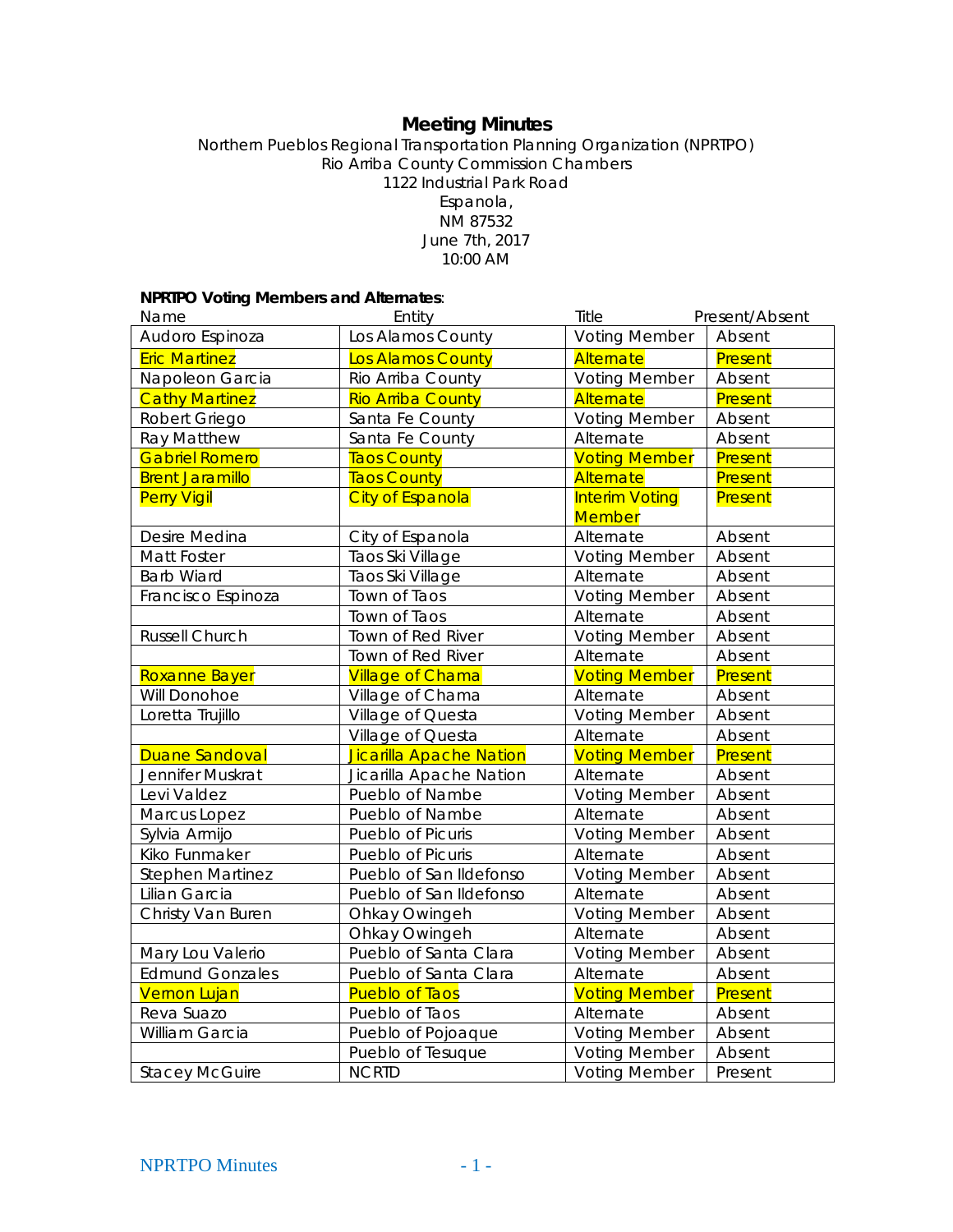#### **NCNMEDD/NPRTPO Staff**

| Eric Ghahate      | <b>NCNMEDD</b> |
|-------------------|----------------|
| Dennis T. Salazar | <b>NCNMEDD</b> |

#### **NMDOT Staff**

Ron D. Shutiva NMDOT Tribal Liaison Paul Brascher NMDOT-District 5 Representative Tammy Haas NMDOT-Asset Management David Nelson NMDOT-Rail Division Bill Craven **NMDOT** Rail Division

#### **Guest Members**

Debra Chavez Taos County Ramon Pacheco Taos County

Carl Colonius Enchanted Circle Trail Association Matilda Larranaga Rio Arriba County Senior Program Diedra Sandoval Rio Arriba County Senior Program Candyce O'Donnell Taos County Commissioner<br>
Roger Holden Town of Edgewood Town of Edgewood

#### **I. Call Meeting to Order**

The Meeting was called to order at 10:23 a.m. by Acting Chair Gabriel Romero, Taos County.

#### **II. Pledge of Allegiance**

#### **III. Welcome and Introductions:**

Individual introductions were conducted by each NPRTPO member and guests.

#### **IV. Approval of the Agenda:**

Acting Chair Romero, called for a motion to approve the agenda

Eric Martinez, Los Alamos County, made the motion to approve the agenda; the motion was seconded by Brent Jaramillo, Taos County. The motion carried and all voted in favor.

#### **V. Approval of the Minutes: (May 3rd, 2017 – Taos County)**

Acting Chair Romero called for a motion to approve the minutes as submitted.

Brent Jaramillo, Taos County made the motion to approve the minutes as submitted; the motion was seconded by Eric Martinez, Los Alamos County. The motion carried and all voted in favor.

#### **VI. Public Comments-5 minutes/person**:

Acting Chair Romero called for any public comment.

Under Public Comment Carl Colonius representing Enchanted Circle Trail Association discussed Multi-Modal Transportation and how this would help residents to travel from Eagle Next to and from Taos. Mr. Colonius explained what Enchanted Circle does and how they can help.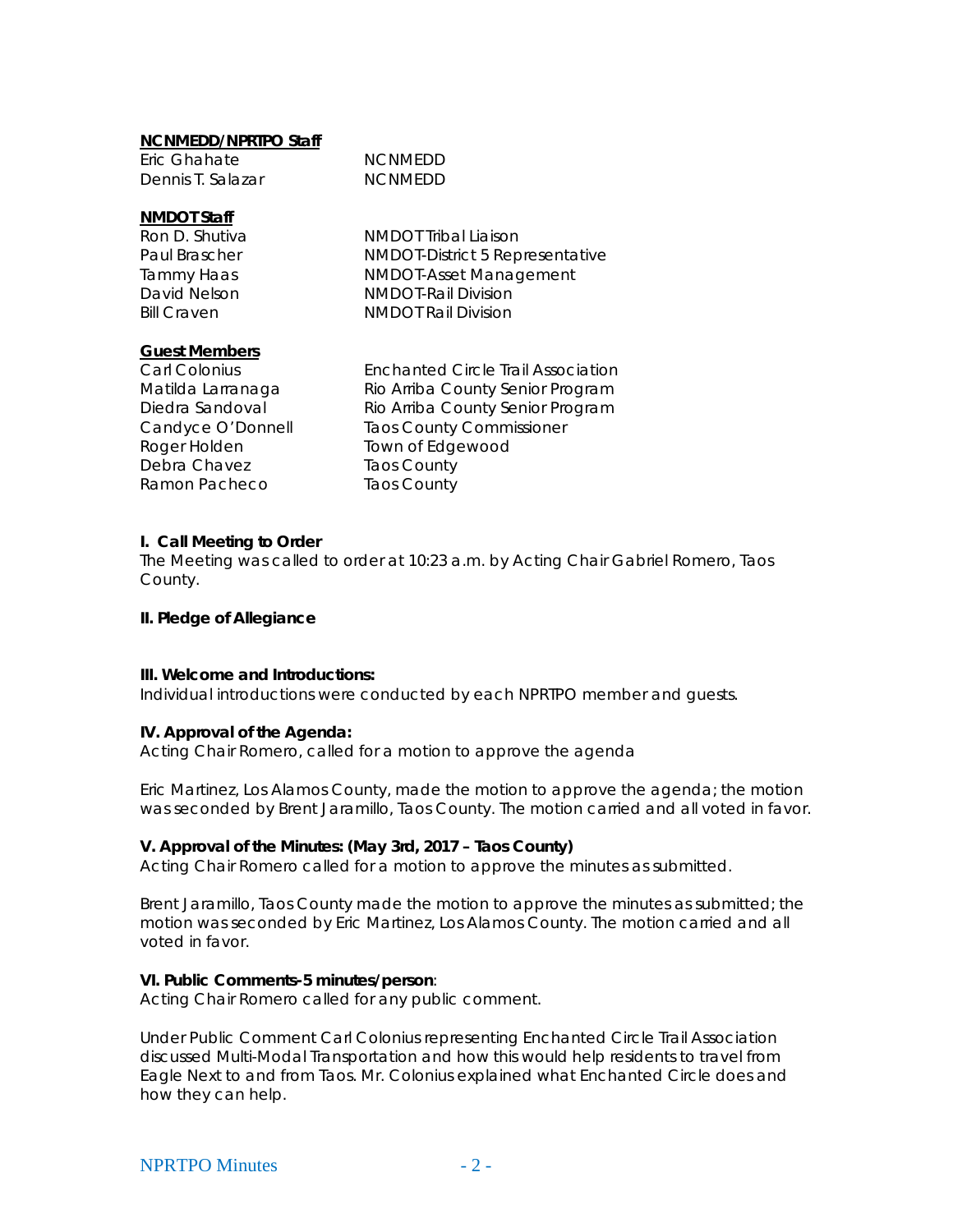### **VII. Presentation-NMDOT Asset Management-Tammy Haas**

Ms. Haas went over presentation on overall "Transportation Asset Management" which includes MAP-21 background, Assets, Draft Guiding Principles, vision of where we are going and how we get there, performance measures, financial plans in TAM, programming timeline. Questions for clarification were asked and thoroughly explained. In summary, the presentation will help to manage our assets better over the long term, to understand where we have performance gaps, prioritizing our gaps, streamlining how we conduct business and to meet MAP-21, TAM and TAMP Requirements.

## **VIII. Presentation-NMDOT 2018 New Mexico State Rail Plan-David Nelson**

Mr. Nelson gave a presentation regarding the purpose of the Rail Plan, reasons to develop it, the contents of the plan, scheduling process, public involvement, vision plan statement and overall goal. Mr. Nelson also discussed how the Rail Plan would affect the NPRTPO Region. Requests for comments are encouraged as the process for the plan continues to develop.

## **IX. Presentation-NPS Rivers, Trails and Conservation Assistance Program-Marcy De Million**

Presentation given by Marcy De Million regarding recreation in the communities and the National Trail Program. NPS will collaborate and plan with group of community stakeholders at their request which includes helping to provide a plan to market for implementation of trails in communities. NPS assistance would be tailored to each project. The application process due June  $30<sup>th</sup>$ , 2017 and recommended communities make contact with her as soon as possible if interested.

## **X. NPRTPO Call for Projects for NPRTPO RTIPR/D-5 Zipper**

Eric Martinez from Los Alamos County gave a brief presentation and update discussing specific projects in Los Alamos.

## **XI. Project Tracking/Monitoring Report:**

Vernon Lujan, Taos Pueblo gave an update regarding TIGER funding for Taos Pueblo.

#### **XII. NMDOT Updates:**

#### **Ron Shutiva, Asset Management and Safety Division:**

Mr. Shutiva provided feedback regarding FHWA Guidance Constraints and FHWA funding for Federal Highway Guide. Mr. Shutiva also made an announcement that the Legislative Freeze for Capital Outlay has been lifted for FY 13, 14 and 15.

Mr. Shutiva gave a tribal update regarding several projects being worked on in D-5 and the progress. The Tribal Summit is set for June 8<sup>th</sup> and 9<sup>th</sup> and Mr. Shutiva will be giving a presentation on Friday, June 9th regarding NM 30 Road Project.